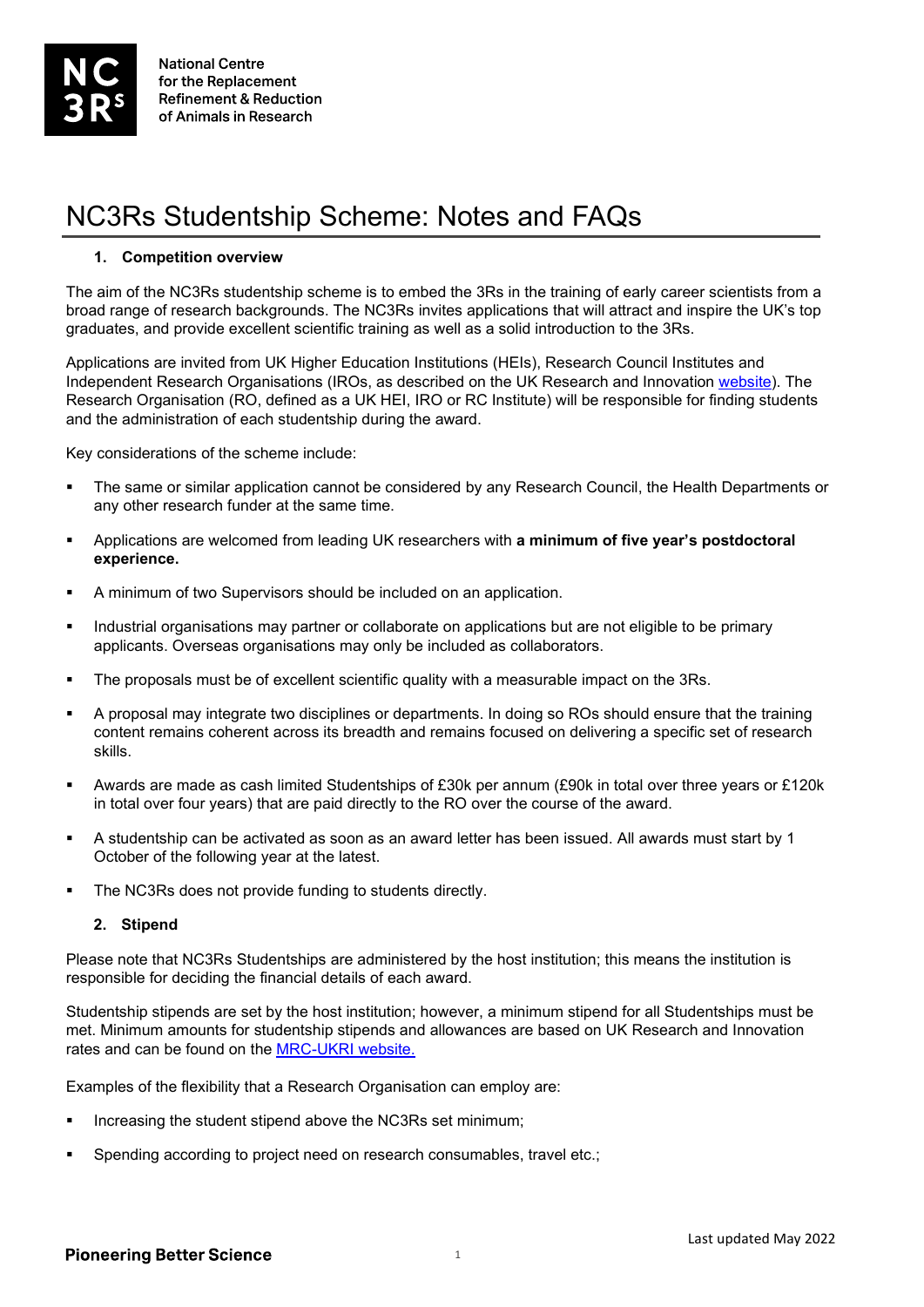**Providing support for professional development courses for the student etc.** 

# **3. Disabled Students Allowance**

If a student incurs additional expenditure in connection with their postgraduate training as a result of disability, mental health problems or specific learning difficulties, they may be eligible for a Disabled Students Allowance.

To find out how to apply for Disabled Students Allowance, please contact the university's disability officer or access centre. Additional information is available on the [UKRI website.](https://www.ukri.org/skills/funding-for-research-training/)

# **4. Student eligibility**

The NC3Rs does not provide funding to students directly. If you are a student looking for funding for a Studentship please contact the relevant Research Organisation.

Please do not contact the NC3Rs directly to enquire about student eligibility; it is the responsibility of the university's registrar office to contact NC3Rs if advice on eligibility is required.

#### **5. Academic qualifications**

Candidates for Studentships must hold qualifications at the level of, or equivalent to, at least an Upper Second Class honours degree from a UK academic institution, in a subject relevant to NC3Rs' scientific remit. Qualifications, or a combination of qualifications and experience, which demonstrate equivalent ability and attainment would also be considered.

# **6. Writing up and submission**

The expected duration of the PhD project and funding should be agreed with the student at the outset. The NC3Rs expects thesis submission no later than six months from the funding end date.

# **7. Student eligibility**

Student eligibility criteria are detailed in the UKRI [training grant conditions](https://www.ukri.org/apply-for-funding/before-you-apply/your-responsibilities-if-you-get-funding/meeting-ukri-terms-and-conditions-for-funding/) and [training grant guide.](https://www.ukri.org/apply-for-funding/before-you-apply/your-responsibilities-if-you-get-funding/meeting-ukri-terms-and-conditions-for-funding/)

Further information can be found in [Annex B](https://www.ukri.org/wp-content/uploads/2020/10/UKRI-291020-guidance-to-training-grant-terms-and-conditions.pdf) of the training grant guide, 'International Eligibility criteria for UKRI funded studentships'.

# **NC3Rs Studentship Scheme - Frequently Asked Questions**

#### **Q: How does the NC3Rs expect the organisation to allocate funds?**

**A:** Students receiving a stipend must be paid at least the UKRI minimum recommended amount (see section 2 above). Following this, the Research Organisation can then allocate the rest of the funds according to the requirements of the project.

Examples of the flexibility that a Research Organisation can employ are:

- Increasing the student stipend above the UKRI-set minimum;
- **Spending according to project need on research consumables, travel etc.;**

#### **Q: Who is responsible for the confirmation of awards to students?**

**A:** The Research Organisation is responsible for the selection and confirmation of awards to students, according to NC3Rs-set stipulations regarding eligibility and minimum stipend levels.

#### **Q: What can the Studentship be used to fund?**

**A:** The funding may be used to cover student stipends, fees, project costs and the incidental costs of research training, such as travel and conference attendance. The amounts for each of these headings are decided upon by the individual Research Organisation and not by the NC3Rs.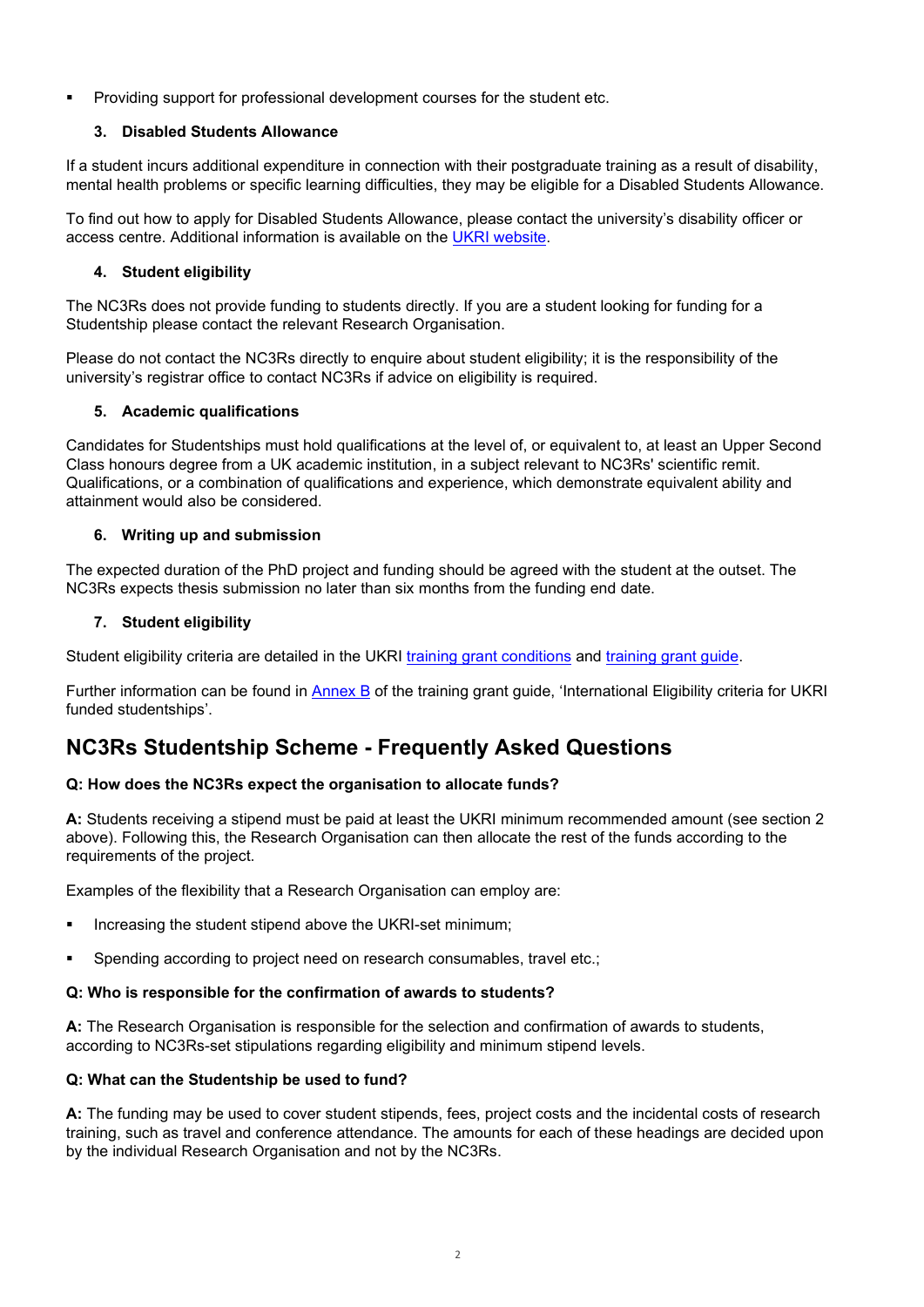Where a student is eligible for a stipend, the stipend awarded must be at least equal to the minimum rates for the relevant academic year. The Research Organisation may, if it wishes, pay a higher level of stipend, provided that it does not overspend on the value of the grant.

The allocation of funds for the incidental costs of research training should have regard for the nature and complexity of projects and the need for fieldwork, conferences, broadening training and industrial placements. Individual organisations determine their own policy on how these funds are allocated to students.

#### **Q: Can we use an element of the award to cover additional administrative costs incurred in managing the students?**

**A:** No. "Topslicing" to make provision for the additional costs which may be incurred in staff time administering the awards is not a permitted use of NC3Rs funding.

# **Q: Who decides on the eligibility of students to receive a stipend?**

**A:** The RCs are not involved in the recruitment and selection of students for studentships. It is the responsibility of the RO to ensure a selected student meets the relevant residency, academic, subject and scheme eligibility criteria. The RO should not offer a studentship to a prospective student unless they are certain that they meet all the relevant eligibility criteria. ROs should be able to provide evidence to support this decision if required by the awarding RC. Recruitment processes must be fair, open and transparent. When necessary, further guidance may be sought from the NC3Rs.

# **Q: Can we fund a student who wants to start before the next full academic year commences?**

**A:** Yes. The NC3Rs policy allows students to start as soon as the award is finalised. The award can be activated any time after the award letter is sent. However, the student must be in place by the start of the next academic year (1 October) at the latest.

#### **Q: Can part-time students be supported**

**A:** Part-time Studentships for those who wish to combine their research training with work or domestic responsibilities are acceptable by the NC3Rs. For part-time Studentships, it is expected that the period of study will reflect the percentage of time spent pursuing doctoral studies, and a minimum of 50% of full-time effort is required (with an expected maximum period of study of up to six years).

Students should be made aware that funding for part-time study is an option. For part time Studentships the award will be paid to the Research Organisation as for a standard Studentship, quarterly in arrears, for the duration of a three-year term. It is the responsibility of the Research Organisation to manage these funds over the extended period of a part-time Studentship.

#### **Q: How much do we have to pay students?**

**A:** Students receiving a stipend must be paid at least the minimum UKRI recommended amount. Maximum stipend levels, should you wish to pay more, must be agreed with your local tax office. It is not permissible to award a fees only Studentship to a student who is eligible to receive a stipend.

#### **Q: How can students claim Disabled Student's Allowance (DSA)?**

**A:** Information on claiming Disabled Student's Allowance (DSA) can be found on the [UKRI website.](https://www.ukri.org/skills/funding-for-research-training/)

# **Q: Can we replace students who leave early?**

#### **A:** Yes, if you have sufficient funds to support a replacement award.

The Research Organisation must make suitable arrangements for coping with absences of students for illness, maternity, paternity and holidays. The Research Organisation must ensure that it is aware of unauthorised absences by students, so that future payments may be stopped and (where necessary) those already made in advance can be recovered. The period of a student's support may be extended at the Research Organisation's discretion and (with NC3Rs approval) to offset a period of genuine absence, subject to finding the necessary funding from within the Research Organisation.